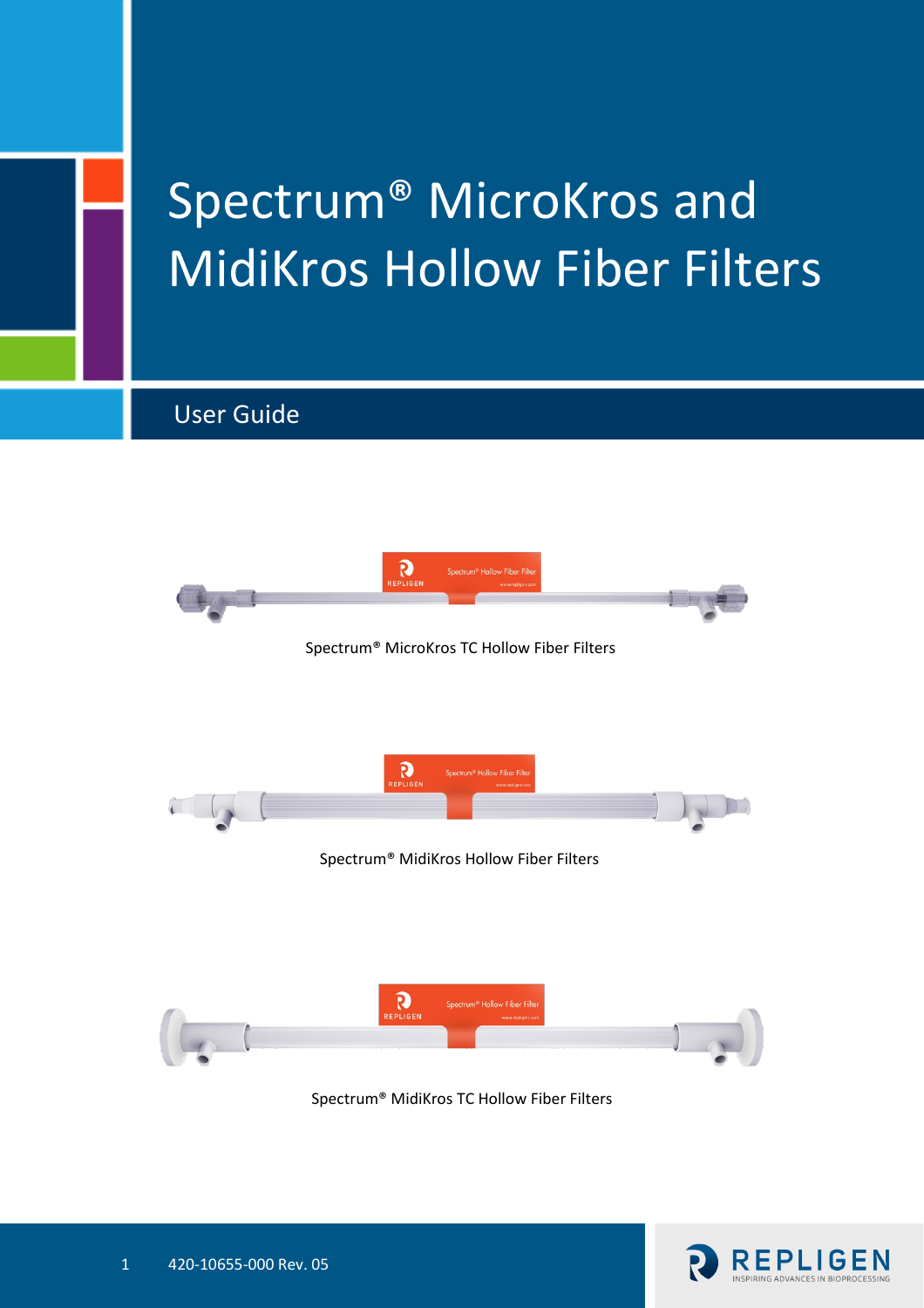The information contained in this document is subject to change without notice.

WITH RESPECT TO DOCUMENTATION ACCOMPANYING PRODUCT, REPLIGEN MAKES NO WARRANTY, EXPRESS OR IMPLIED. ANY AND ALL WARRANTIES RELATED TO THE DOCUMENTATION ACCOMPANYING PRODUCT ARE EXPRESSLY DISCLAIMED. Customer shall refer to the terms and conditions of sale governing the transaction for any and all warranties for the Product.

Repligen Corporation shall not be liable for errors contained herein or for incidental or consequential damages in connection with the furnishing, performance, or use of this material.

No part of this document may be photocopied, reproduced, or translated to another language without the prior written consent of Repligen Corporation.

Products are not intended for diagnostic or therapeutic use or for use in vivo with humans or animals.

For further information, please contact Repligen Corporation at www.repligen.com.

©2020 Repligen Corporation. All rights reserved. The trademarks mentioned herein are the property of Repligen Corporation and/or its affiliate(s) or their respective owners.

#### **Customer Support [customerserviceUS@repligen.com](mailto:customerserviceUS@repligen.com)** 310-885-4600

**Repligen Corporation** 18617 South Broadwick Street Rancho Dominguez, California 90220

**[www.repligen.com](http://www.repligen.com/)**

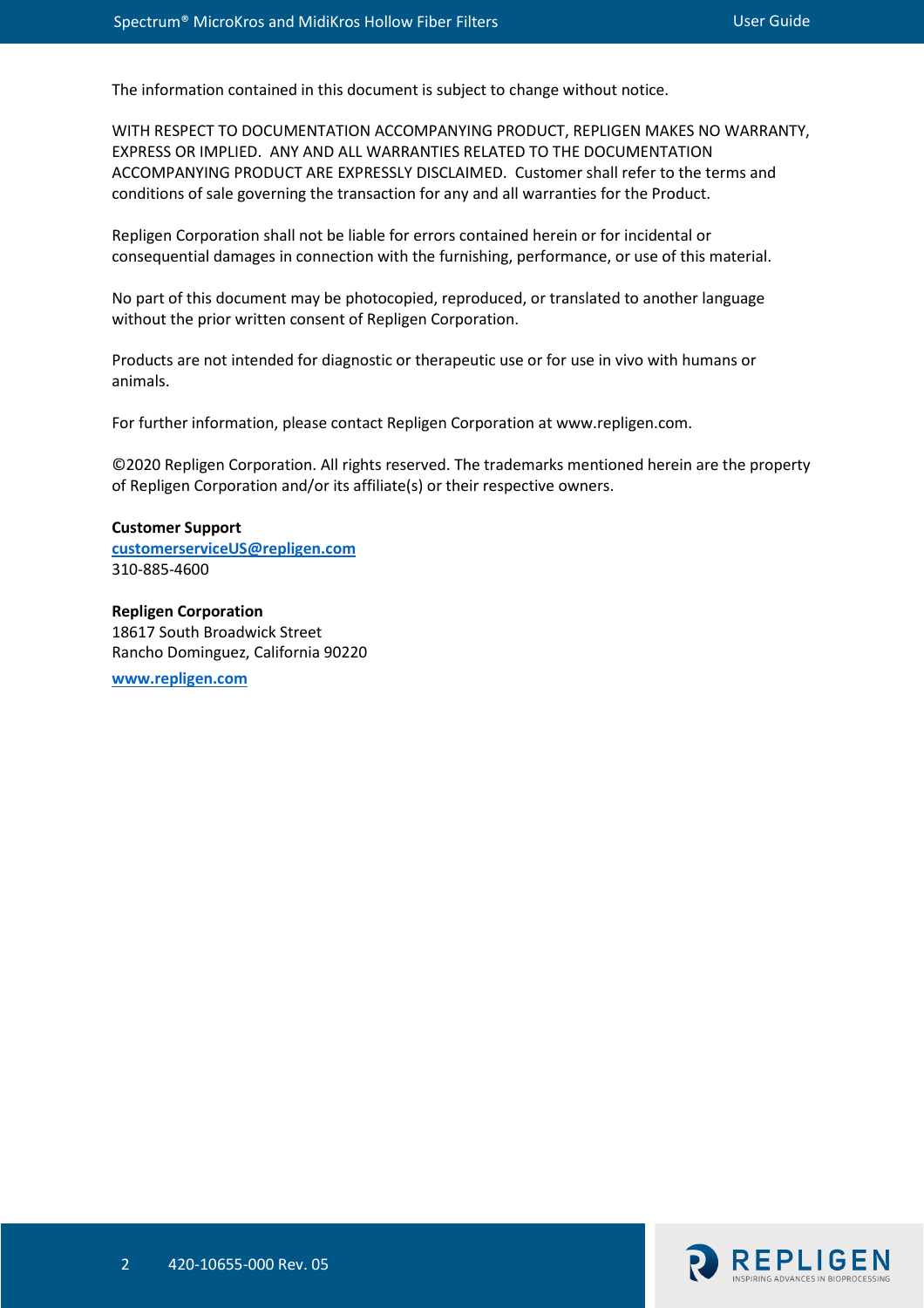# **Contents**

| 2. |  |  |
|----|--|--|
| З. |  |  |
|    |  |  |
|    |  |  |
|    |  |  |
|    |  |  |
|    |  |  |
|    |  |  |
|    |  |  |
| 4. |  |  |
| 5. |  |  |
| 6. |  |  |
|    |  |  |

#### **List of tables**

| Table 1. Spectrum® MicroKros Hollow Fiber Filter Module materials and volumes 5 |  |
|---------------------------------------------------------------------------------|--|
|                                                                                 |  |
| Table 3. Spectrum® MidiKros Hollow Fiber Filter Module materials and volumes    |  |
|                                                                                 |  |
|                                                                                 |  |

# **List of figures**

| Figure 3. Spectrum® MicroKros Hollow Fiber Filter Module hand operation mode |  |
|------------------------------------------------------------------------------|--|

#### **Abbreviations**

| CF.         | Cellulose Ester                    |
|-------------|------------------------------------|
| GMP         | <b>Good Manufacturing Practice</b> |
| НF          | Hollow fiber                       |
| kD          | Kilodalton                         |
| L           | Limited exposure                   |
| ME          | Mixed Cellulose Ester              |
| <b>mPES</b> | Modified Polyethersulfone          |
| ΝR          | Not Recommended                    |
| <b>PES</b>  | Polyethersulfone                   |
| PS          | Polysulfone                        |
| R           | Recommended                        |
| ТC          | Tri-clamp                          |
| <b>TFF</b>  | <b>Tangential Flow Filtration</b>  |
| U           | Unknown                            |

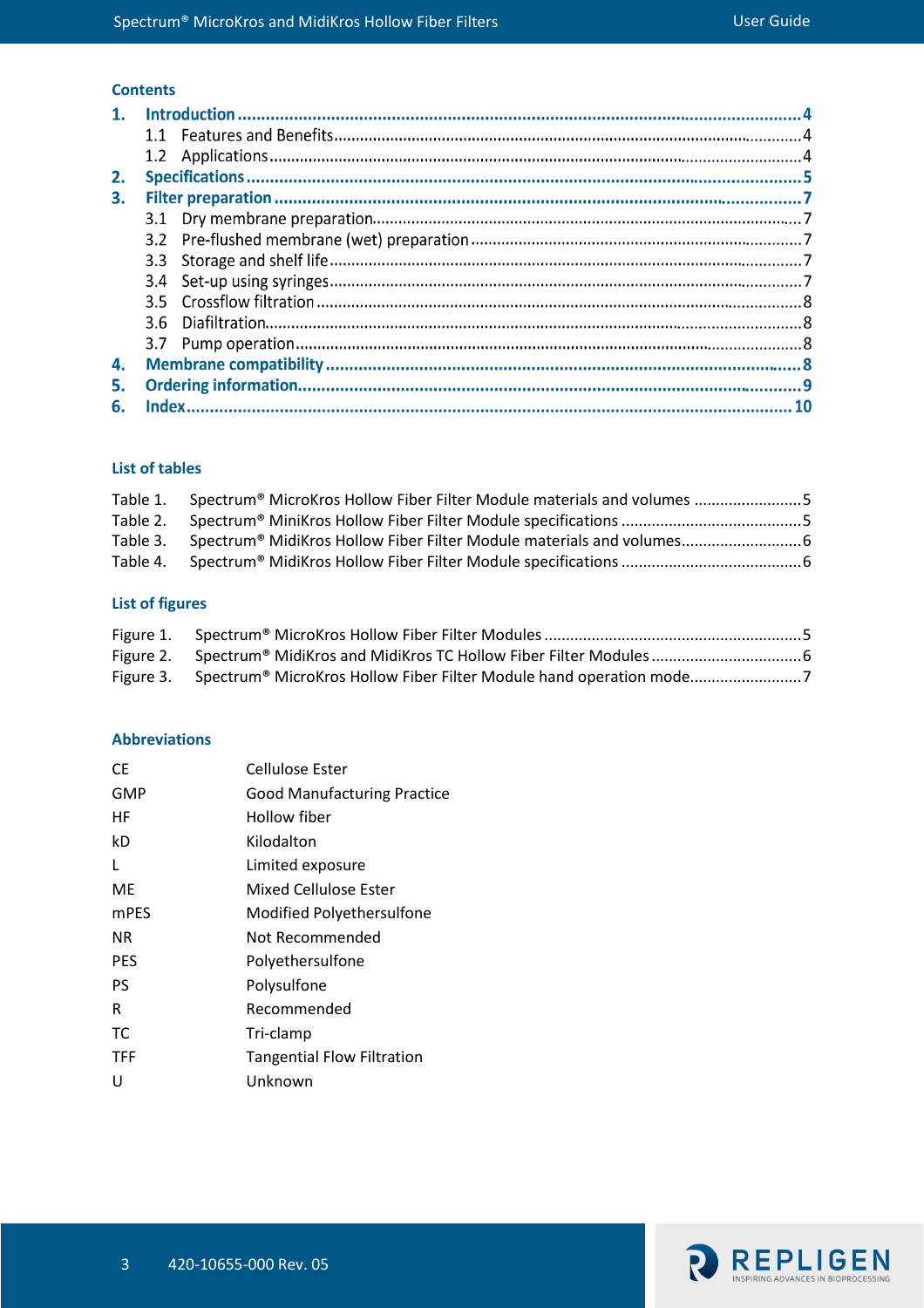# **1. Introduction**

Spectrum® MicroKros and MidiKros Hollow Fiber Filter Modules from Repligen are designed for crossflow membrane separation of small volumes and tangential flow laboratory separations. These are the first tangential flow devices for processing volumes as small as 2 ml. They are an ideal alternative to centrifugation for applications where pellet formation is undesirable. Flow can be supplied using either syringes or peristaltic pumps like the KrosFlo® KR2i or KrosFlo® KR1. Spectrum® MicroKros Hollow Fiber Filter Modules have a total membrane surface area ranging from 13 - 92 cm<sup>2</sup> to process volume ranging from 2 ml - 50 ml. Spectrum<sup>®</sup> MidiKros Hollow Fiber Filter Modules have a total membrane surface area of 75 - 610 cm<sup>2</sup> to process volumes from 20 ml - 200 ml.

Tangential Flow Filtration (TFF) membrane technology from Repligen is ideal for microfiltration and ultrafiltration. Repligen utilizes advanced hollow fiber flow geometry in which every fluid path is identical in length and dimension. The membrane module housing is constructed of polysulfone with inlet and outlet ports for retentate. Either a syringe or a peristaltic pump drives the process fluid through the fiber lumen via the inlet port and out the outlet port. The retained solutes (retentate) are progressively concentrated and recirculated tangentially through the lumens. Solvent and small solutes (permeate) pass through the hollow fiber pores into the extra capillary side and out the filtrate port on the side. Uniform flow distribution makes it practical to process difficult streams such as those containing suspended solids, fibers, particles, and cells.

#### **1.1 Features and Benefits**

Features

- Ready to use
- Large surface area in compact housings
- Non-pyrogenic by LAL
- Animal-free

#### Benefits

- Reduces concentration polarization
- Enhances filtration rate
- Gently washes protein, cells, and particles
- Washes without pellet formation
- Manufactured in an ISO Class 7 clean room under GMPs
- Meets USP class VI standard for biocompatibility

#### **1.2 Applications**

- Concentration of protein, antibodies, and microbial cells
- Diafiltration of proteins or uniform latex particles and other diagnostic particles
- Clarification of lysates to remove cell debris from soluble proteins
- Recovery of serum from whole blood
- Media clarification for hollow fiber bioreactors
- Virus separation

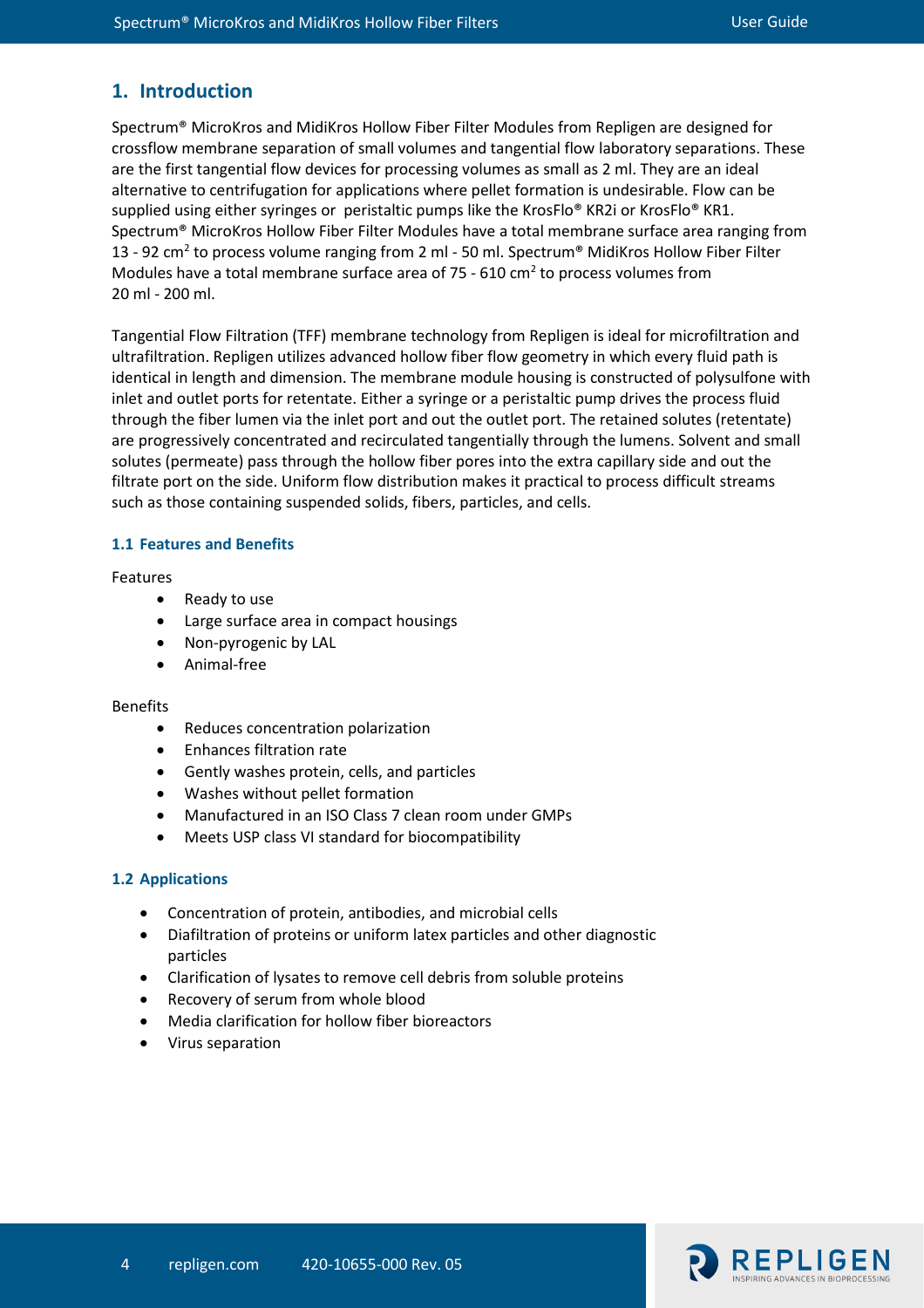# <span id="page-4-2"></span>**2. Specifications**



**Figure 1. Spectrum® MicroKros Hollow Fiber Filter Modules**

#### <span id="page-4-0"></span>**Table 1. Spectrum® MicroKros Hollow Fiber Filter Module materials and volumes**

| <b>Description</b> | <b>Materials and volumes</b>                                         |  |
|--------------------|----------------------------------------------------------------------|--|
| Housing            | Polysulfone                                                          |  |
| Connections        | Male Luer Lok (MLL) inlet and outlet, Female Luer Lok (FLL) filtrate |  |
| Potting            | Epoxy                                                                |  |
| Process volume     | $2 - 50$ ml                                                          |  |
| Surface area       | $13 - 92$ cm <sup>2</sup>                                            |  |

#### <span id="page-4-1"></span>**Table 2. Spectrum® MiniKros Hollow Fiber Filter Module specifications**

| <b>Membrane</b>                  | <b>Fiber</b>                 | <b>MWCO</b>                                                                                                                                             |
|----------------------------------|------------------------------|---------------------------------------------------------------------------------------------------------------------------------------------------------|
| Modified Polyethersulfone (mPES) | $0.5$ mm<br>$1.0 \text{ mm}$ | 1kD, 3 kD, 5 kD, 10 kD, 30 kD, 50 kD, 70 kD, 100 kD,<br>300 kD, 500 kD, 750kD<br>3 kD, 5kd, 10 kD, 30 kD, 50 kD, 70 kD, 100 kD, 300 kD,<br>500 kD, 75kD |
| Mixed Cellulose Ester (ME)       | $0.6$ mm<br>$1.0 \text{ mm}$ | $0.1 \,\mu m$ , 0.2 $\mu m$<br>$0.2 \mu m$                                                                                                              |
| Polyethersulfone (PES)           | $0.5$ mm<br>$1.0 \text{ mm}$ | $0.2 \mu m$<br>$0.2 \mu m$ , 0.5 $\mu m$                                                                                                                |
| Polysulfone (PS)                 | $0.5 \text{ mm}$             | 10 kD, 50kD, 500kD, 0.05 µm                                                                                                                             |

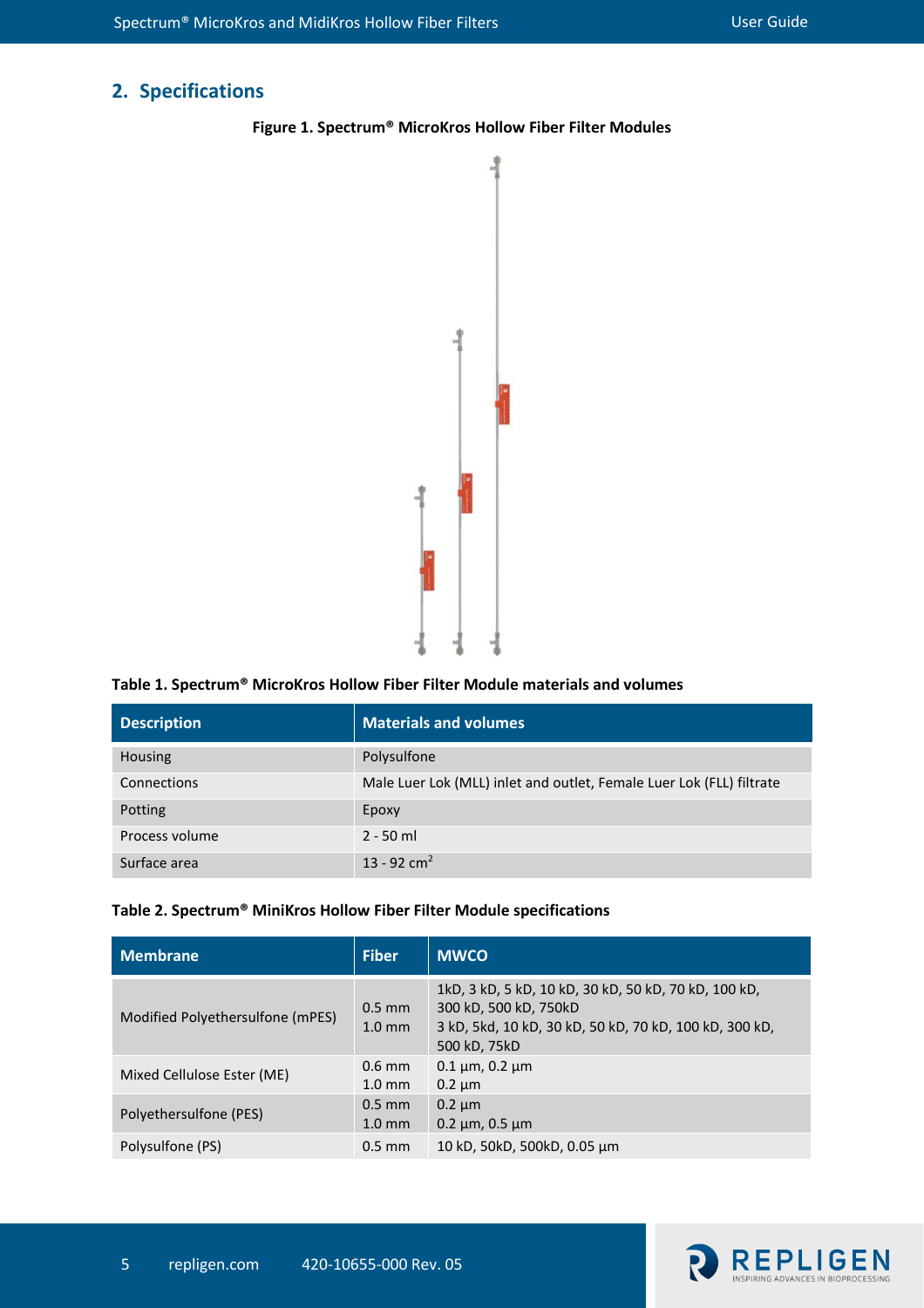<span id="page-5-2"></span>



Spectrum® MidiKros Hollow Fiber Filters Spectrum® MidiKros TC Hollow Fiber Filters

#### <span id="page-5-0"></span>**Table 3. Spectrum® MidiKros Hollow Fiber Filter Module materials and volumes**

| <b>Description</b>      | <b>Materials and volumes</b>                                           |  |
|-------------------------|------------------------------------------------------------------------|--|
| <b>Housing</b>          | Polysulfone                                                            |  |
| Connections             | Female Luer Lok (FLL) inlet and outlet, Female Luer Lok (FLL) filtrate |  |
| Connections (TC Filter) | 1/2" Triclover (TC) inlet and outlet, Female Luer Lok (FLL) filtrate   |  |
| Potting                 | Urethane                                                               |  |
| Process volume          | $20 - 200$ ml                                                          |  |
| Surface area            | 75 - 610 cm <sup>2</sup>                                               |  |

#### <span id="page-5-1"></span>**Table 4. Spectrum® MidiKros Hollow Fiber Filter Module specifications**

| <b>Membrane</b>                  | <b>Fiber</b>                 | <b>MWCO</b>                                                                                                                                             |
|----------------------------------|------------------------------|---------------------------------------------------------------------------------------------------------------------------------------------------------|
| Modified Polyethersulfone (mPES) | $0.5$ mm<br>$1.0 \text{ mm}$ | 1kD, 3 kD, 5 kD, 10 kD, 30 kD, 50 kD, 70 kD, 100 kD,<br>300 kD, 500 kD, 750kD<br>3 kD, 5kd, 10 kD, 30 kD, 50 kD, 70 kD, 100 kD, 300 kD,<br>500 kD, 75kD |
| Mixed Cellulose Ester (ME)       | $0.6$ mm<br>$1.00$ mm        | $0.1 \mu m$ , 0.2 $\mu m$<br>$0.2 \mu m$                                                                                                                |
| Polyethersulfone (PES)           | $0.5$ mm<br>$1.0 \text{ mm}$ | $0.2 \mu m$<br>$0.2 \mu m$ , 0.5 $\mu m$                                                                                                                |
| Polysulfone (PS)                 | $0.5$ mm                     | 10 kD, 50kD, 500kD, 0.05 μm                                                                                                                             |

Spectrum® MicroKros and MidiKros Hollow Fiber Filter Modules are available wet or dry. Mixed CE ME, PES and mPES modules are packaged dry because the fibers are hydrophilic and do not need pre-flushing. However, the PS filters are hydrophobic and require pre-flushing. They are available wet in hydrogen peroxide to add convenience by eliminating the pre-flushing procedure.

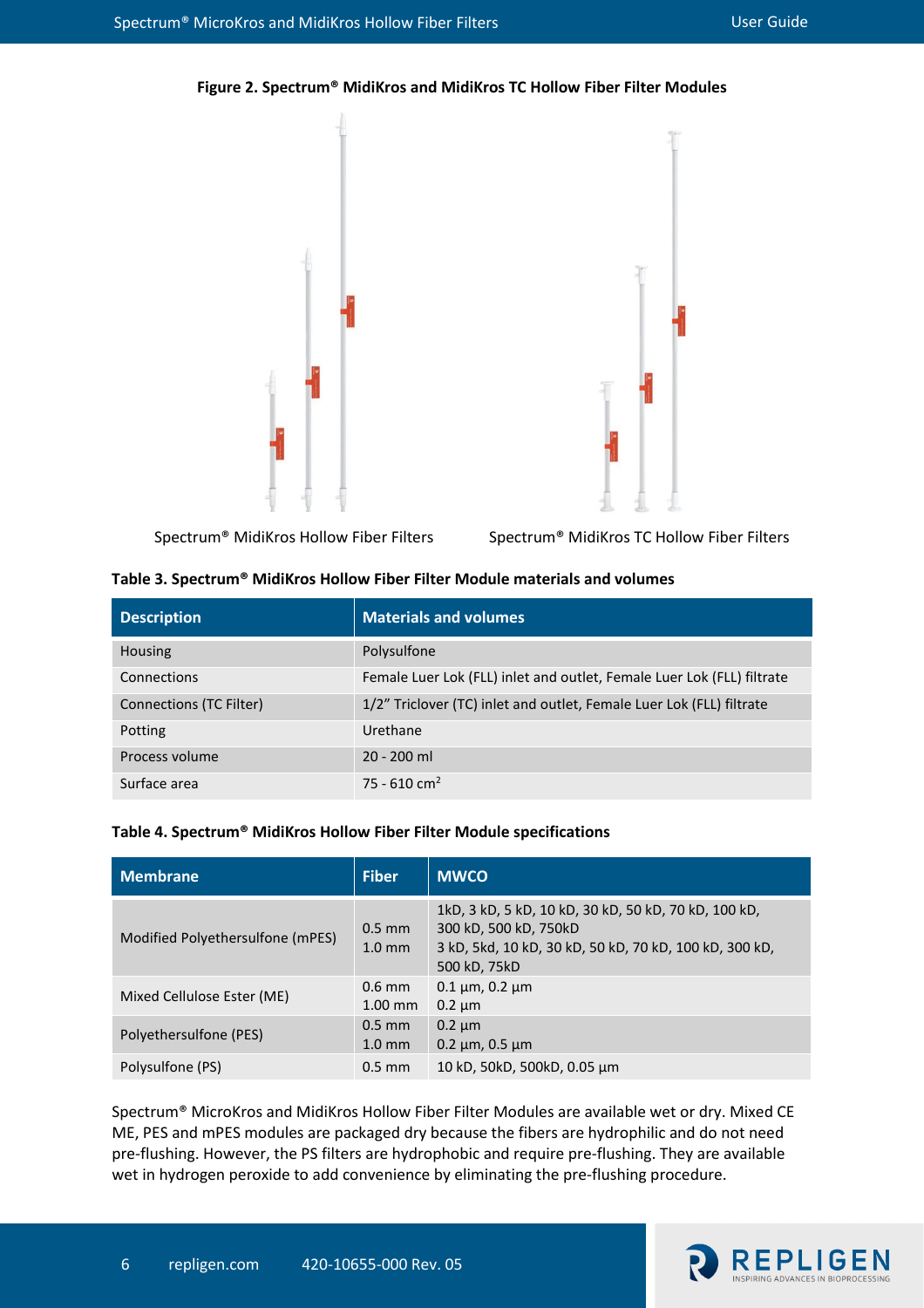# **3. Filter preparation**

#### **3.1 Dry membrane preparation**

For mixed CE and mPES fibers, flush with 2 mL of water per  $cm<sup>2</sup>$  of surface area to remove trace levels of glycerin. For PES flush with 1 mL of water of 20% alcohol (Isopropanol, Ethanol or Methanol) per cm<sup>2</sup> of surface area and follow by flushing with 2 mL of water per cm<sup>2</sup> of surface area to remove all alcohol.

### **3.2 Pre-flushed membrane (wet) preparation**

Flush module with 2 mL per cm<sup>2</sup> of surface area with water or preferred buffer to remove hydrogen peroxide.

#### **3.3 Storage and shelf life**

Both wet and dry Spectrum® Hollow Fiber Filters should be stored at room temperature. If they are stored in a dry (50% R.H.) and cool (< 95°F/35°C) environment, they will have a shelf life of three years.

#### **3.4 Set-up using syringes**

To operate the Spectrum® MicroKros Hollow Fiber Filter Modules using syringes:

- 1. Connect an arm of each female luer tee to both male luer retentate ports of the module.
- 2. Connect to the two remaining luer tee arms, a male luer cap and a male luer check valve.
- 3. Connect a second male luer cap to the female end of the check valve.
- 4. Connect luer syringes to the two open stems of the luer tees. One syringe contains the product to be processed, the second is empty. A third luer syringe and a male luer cap are connected to the two filtrate ports [\(Figure 3\)](#page-6-1).

## <span id="page-6-0"></span>**Figure 3. Spectrum® MicroKros Hollow Fiber Filter Module hand operation mode**

<span id="page-6-1"></span>

- 1. Sample flow
- 2. Check valve for diafiltration mode/Topped off batch mode
- 3. Luer cap
- 4. Filtrate collection syringe
- 5. Retentate flow collection syringe

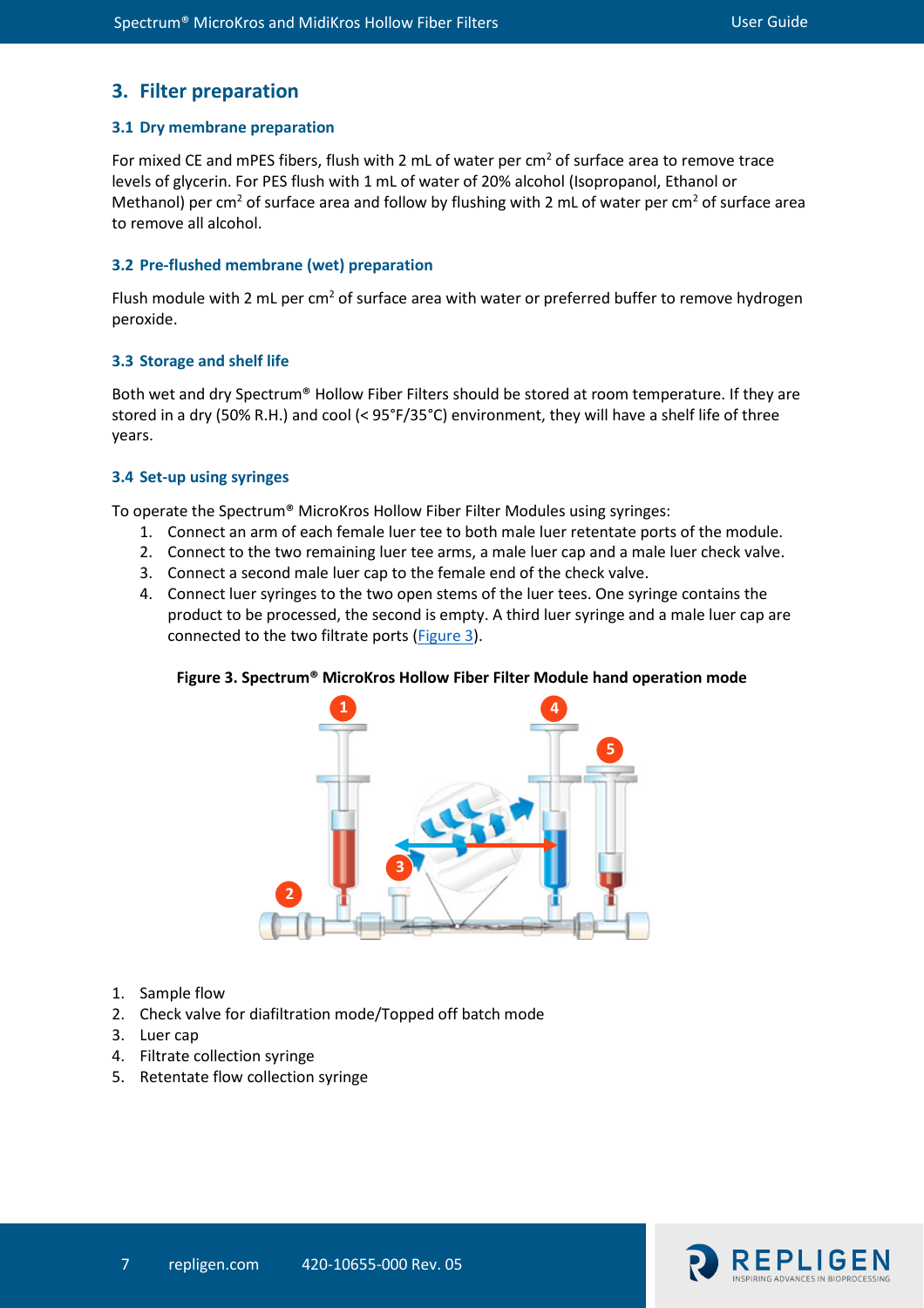#### **3.5 Crossflow filtration**

Tangential flow or crossflow filtration is initiated by:

- 1. Apply pressure to the retentive syringe containing the process fluid.
- 2. Allow the other syringes to move freely. Fluid will flow through the lumen of the fibers from the full syringe downstream to the empty retentate syringe.
- 3. Apply pressure to the receiving syringe to change the direction of flow back to the originating syringe.
- 4. Continue this process by applying pressure first to one syringe then to the other, repeatedly. Cell or particle-free filtrate is forced into the filtrate syringe.
- 5. Only apply pressure to only one retentate syringe at a time. Applying pressure to both syringes will induce backpressure and reduce the efficiency of crossflow filtration. Typical filtration rate varies from 1 ml/min - 5 ml/min depending on the membrane type.

#### **3.6 Diafiltration**

For washing cells or particles to remove unbound free protein, diafiltration can be performed as follows:

- 1. Introduce 1 ml of the product to be washed (the volume will show as 0.5 ml on the syringes, as 0.5 ml is the hold-up volume of the module with the syringes attached.
- 2. Add 4.5 ml of particle free buffer via the check valve. This step dilutes all components by 5.5 fold.
- 3. Concentrate the cells or particles back to 1 mL (0.5 ml on the syringe) by the concentration techniques above. This step restores the original concentration of cells or particles while not concentrating surfactants, proteins or other solutes that freely permeate the membrane. Unwanted solutes are reduced in concentration by a factor of 5.5.
- 4. Additional purification can be achieved by repeating the process. Final purification will be 5.5 \* n, where n is the number of times that the process is repeated.

#### **3.7 Pump operation**

Spectrum® MicroKros Hollow Fiber Filter Modules can also be operated using a peristaltic pump. Spectrum® MidiKros Hollow Fiber Filters can only be operated with a pump. This technique requires that either Spectrum® MicroKros or MidiKros Hollow Fiber Filters be installed with tubing connecting the module inlet to the retentate outlet. The tubing must have a tee connecting the feed/buffer reservoir to the pump suction, and a capped connection for removing air in the pump discharge. Fluid is pumped in a closed loop across the membrane surface. As filtrate is generated, more fluid is automatically drawn into the loop. Overall processing volume is equal to the holdup volume of the tubing plus the module retentate volume. It is possible to achieve retentate volumes as low as 2 ml by using short tubing.

#### **4. Membrane compatibility**

This chemical resistance chart is intended for use as a guide, not as a guarantee of chemical compatibility. Variables in temperature, concentrations, durations of exposure and other factors may affect the use of the product. It is recommended to test under your own conditions. [https://www.repligen.com/resources/knowledge-base/references/chemical-compatibility.](https://www.repligen.com/resources/knowledge-base/references/chemical-compatibility)

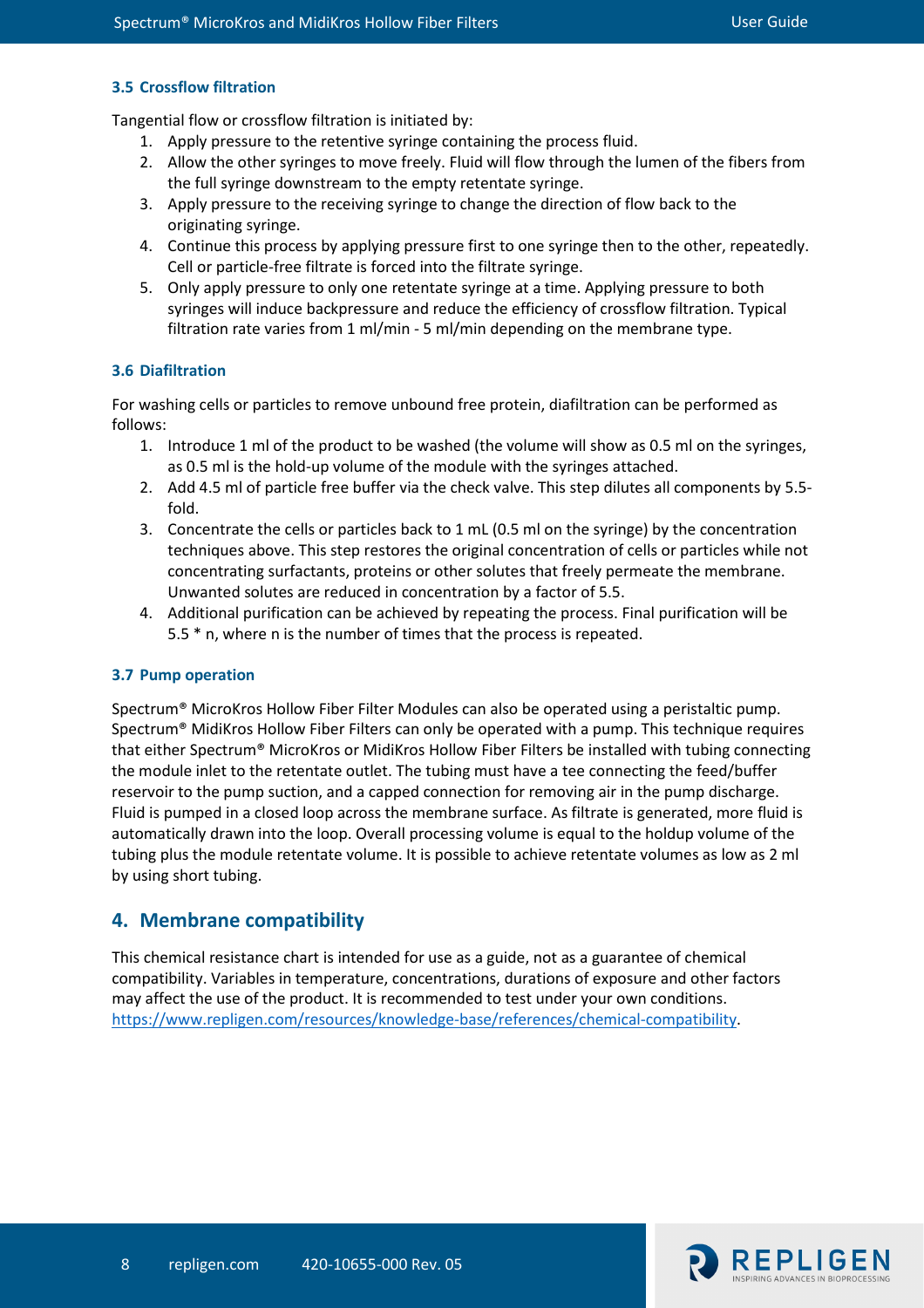# **5. Ordering information**

To order Spectrum® MicroKros and MidiKros Hollow Fiber Filter Modules please visit the Repligen estore: [https://store.repligen.com/collections/microkros-hollow-fiber-filter-module.](https://store.repligen.com/collections/microkros-hollow-fiber-filter-module)

To find the specific Spectrum® Hollow Fiber Filter for your application, use the Repligen Hollow Fiber Filter Configurator:

[https://www.repligen.com/resources/configurators/selection-tools/find-hollow-fiber-filter.](https://www.repligen.com/resources/configurators/selection-tools/find-hollow-fiber-filter)